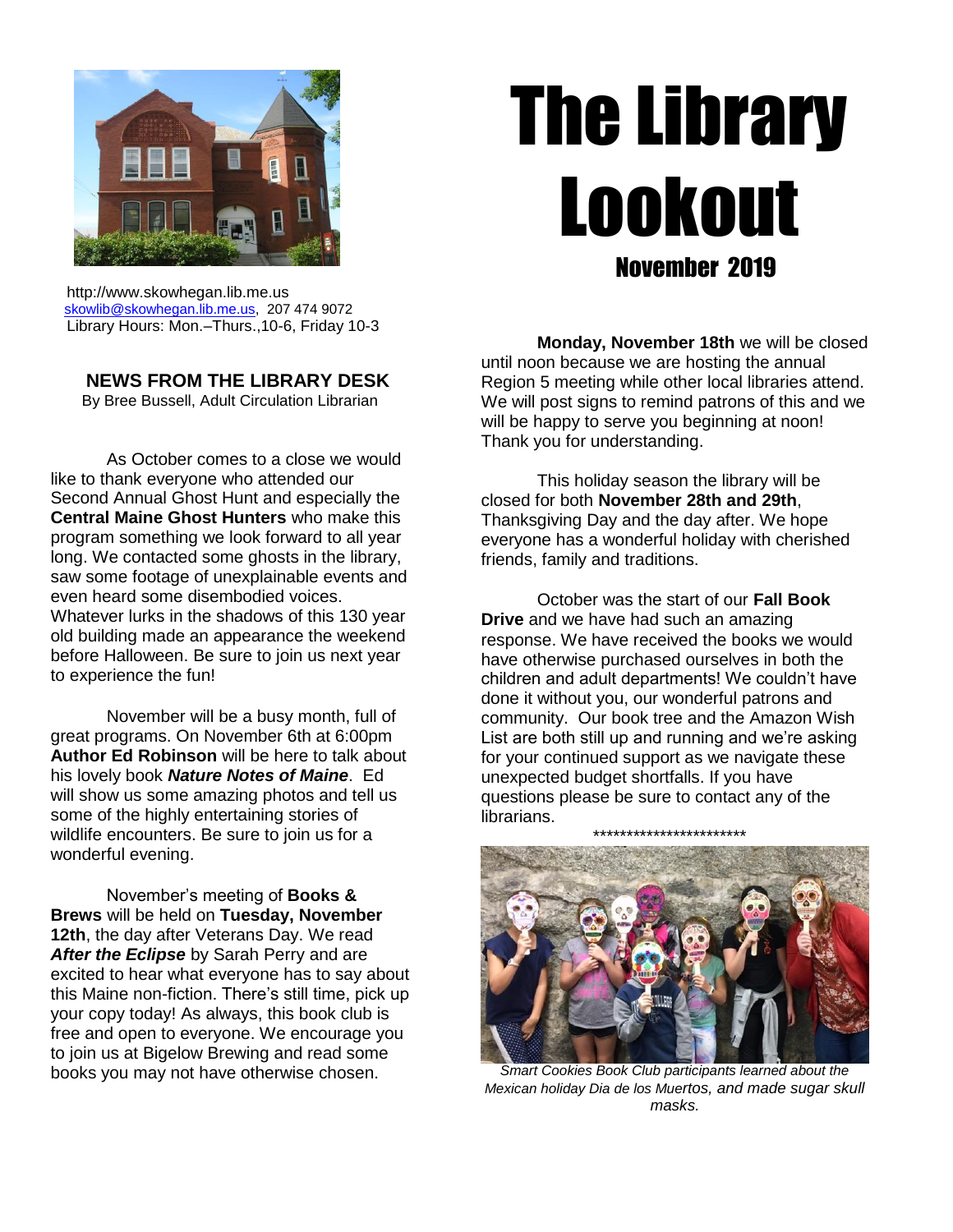# **CHILDREN'S ROOM**

By Angie Herrick, Youth Services Librarian

What a fantastically colorful fall we have had the pleasure of experiencing this year. Unfortunately, most leaves fell off quickly due to rain, and now the sun is sinking lower and lower giving us many more hours of darkness, but what a perfect time to pick up a book, pop in a DVD, or play a board game. We have all of those things that can be checked out from our library. Come browse our diverse selection!

On October 1st, all of the staff went to the Maine Library Association Conference at Sunday River. I was on a panel of speakers where I had the opportunity to share our coding club that we started this past fall. We are still in the learning processes along with the kids as we develop this coding club. We have completed one full session with some very eager learners. They went from knowing very little to writing code to make our robots complete challenges from a national competition. If you have a student in 2nd-4th grade that is interested in learning to code, we have a few more series scheduled for this school year, so please call to get more information!

We had a busy October in the children's library. We had a 4th grade field trip where they participated in a scavenger hunt, a visit to Bloomfield Elementary where I was the guest reader, Lego Club where we built catapults to launch pumpkins, Tween the Pages Book Club where we discussed the book *Breakout* and then did a breakout room, Smart Cookies Book Club where we learned about Dia de Muertos and made our own sugar skull masks, and a High School Regression Session where we had a zombie themed Halloween night. But my FAVORITE night of October was our 2nd annual Harry Potter Trivia and Treats Night. It was a super close game, but in the end, Hufflepuff pulled out the house cup win! We had a photo booth, wand making, cupcakes that sorted us into the different houses, and even Bertie Botts Every Flavor Beans – which I do not recommend you try! It was a fantastic night for adults and kids alike to celebrate all things Harry Potter.

.

November and December seem to go by so quickly with lots of holiday celebrations. The best way to keep track of what is going on at the library for kids and teens is by "liking" our Facebook page. And as always, if you have questions about our programs don't hesitate to call and ask.



*Harry Potter and Hermione Granger are answering a question in our 2nd annual Harry Potter Trivia and Treats Night.*



#### **BECOME A FRIEND OF YOUR LIBRARY TODAY!**

The Friends of the Skowhegan Free Public Library is a not-for-profit organization that helps promote and improve the Library's resources and facilities. Your membership in the Friends provides critical support to our Library. Suggested dues are \$24 for individuals and \$36 for families. Many give even more. Please consider the role that our Library plays in our community, and choose a level of support that's right for you. Whatever you decide, you can be sure that any amount is gratefully received and much needed.

#### ………………………………………………… Please complete this form and mail to: Skowhegan Free Public Library, 9 Elm Street, Skowhegan, Maine 04976

| <b>Address</b> |          |
|----------------|----------|
| City           |          |
| <b>State</b>   | Zip Code |
| Tel. $#$       |          |
| E-Mail Address |          |

- o Refreshments for library activities.
- o Making phone calls.
- o Helping with fundraising activities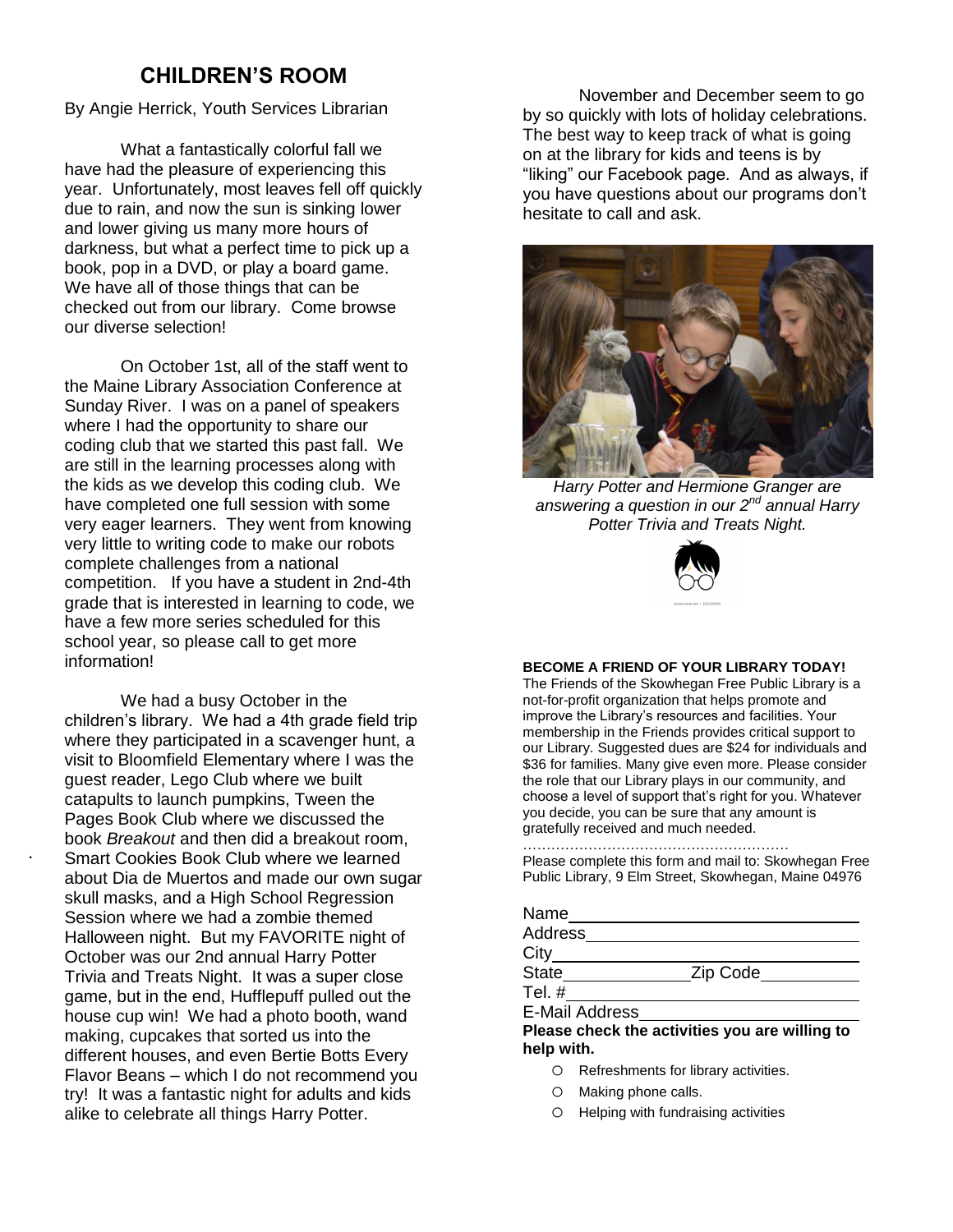# **FOL FUNDRAISERS**

#### The annual **Library Lunches**

fundraiser was a great success thanks to Jeanne Shay and her group of twenty-one volunteers. Thanks also go to the forty-four businesses that participated by ordering lunches, to North Star Orchards for donating apples, and to both Geroge's Banana Stand and SAMS for gift certificates. This was truly a "community event"!

There were 241 lunches sold with a profit of \$1,683.57 which will go towards the purchase of much needed items for the library

## **HOLIDAY BAZAAR**

The next FOL fundraiser is the annual **Holiday Bazaar** scheduled for December 6 and 7 at the Library. This event will be chaired by Bonnie Chamberlain who will be looking for volunteer workers to set-up and price, and/or to sign up for a two-hour stint to sell on either of the two days.

The Bazaar will feature holiday gifts and decorations along with "delectable" homemade baked goods! If you have items to donate, would like to create something special in your kitchen, or help with this event, please contact Bonnie.

\*\*\*\*\*\*\*\*\*\*\*\*\*\*\*\*\*\*\*\*\*\*\*\*\*\*\*\*\*\*

Tickets for the **Circulation Desk Raffle Baskets** are still on sale at the Library circulation desk. Be sure to purchase your ticket to win one of the four prize-filled baskets! (Winners' names will be drawn on the second day of the *Library Holiday Bazaar* on December  $7<sup>th</sup>$ .)

#### \*\*\*\*\*\*\*\*\*\*\*\*\*\*\*\*\*\*\*\*\*\*\*\*\*\*\*\*\*\*\*\*\*\*\*\* *SPECIAL THANKS to:*

*the many members of the community who give so generously to Library fundraisers! Both individuals and businesses donate funds, time and talent to make it possible to acquire much needed items and equipment. With these purchases, our library is able to offer the materials and programs that our patrons deserve.*

# **NEW BOOKS**

#### **FICTION**

Bardugo, Leigh/ *The Ninth House* Chbosky, Stephen/ *Imaginary Friends* Coates, Ta-Nehisi/ *The Water Dancer* Connelly, Michael/ *The Night Fire* Cornwell, Patricia/ *Quantum* Flynn, Vince/ *Lethal Agent* Forbes, Curdella/ *A Tall History of Sugar* Gundar-Goshen, Ayelet/ *The Liar* Kinsella, Sophie/ *Christmas Shopaholic* Monroe, Mary Alice/ *Right Beside You* Morris, Heather/ *Cilka's Journey* Smith, Zadie/ *Grand Union* Strout, Elizabeth/ *Olive Again*

## **NON FICTION**

Calabrese, Kimberly/ *What Do I Do?* Graff, Garrett/ *The Only Plane in the Sky* Kendi, Ibram/ *How to be Antiracist* O'Brien, Tim/ *Dad's Maybe Book* Robinson, Ed/ *Nature Notes From Maine* Yates-Garcia, Amanda/ *Initiated: Memoir of a Witch*

 *\*\*\*\*\*\*\*\*\*\*\*\*\*\*\*\*\*\*\*\*\*\*\*\*\*\*\*\*\*\*\*\*\*\*\*\*\*\*\*\*\**





*These are all the books that were donated to the Library during the month of October: Adult's on the top, Children's on the bottom.*